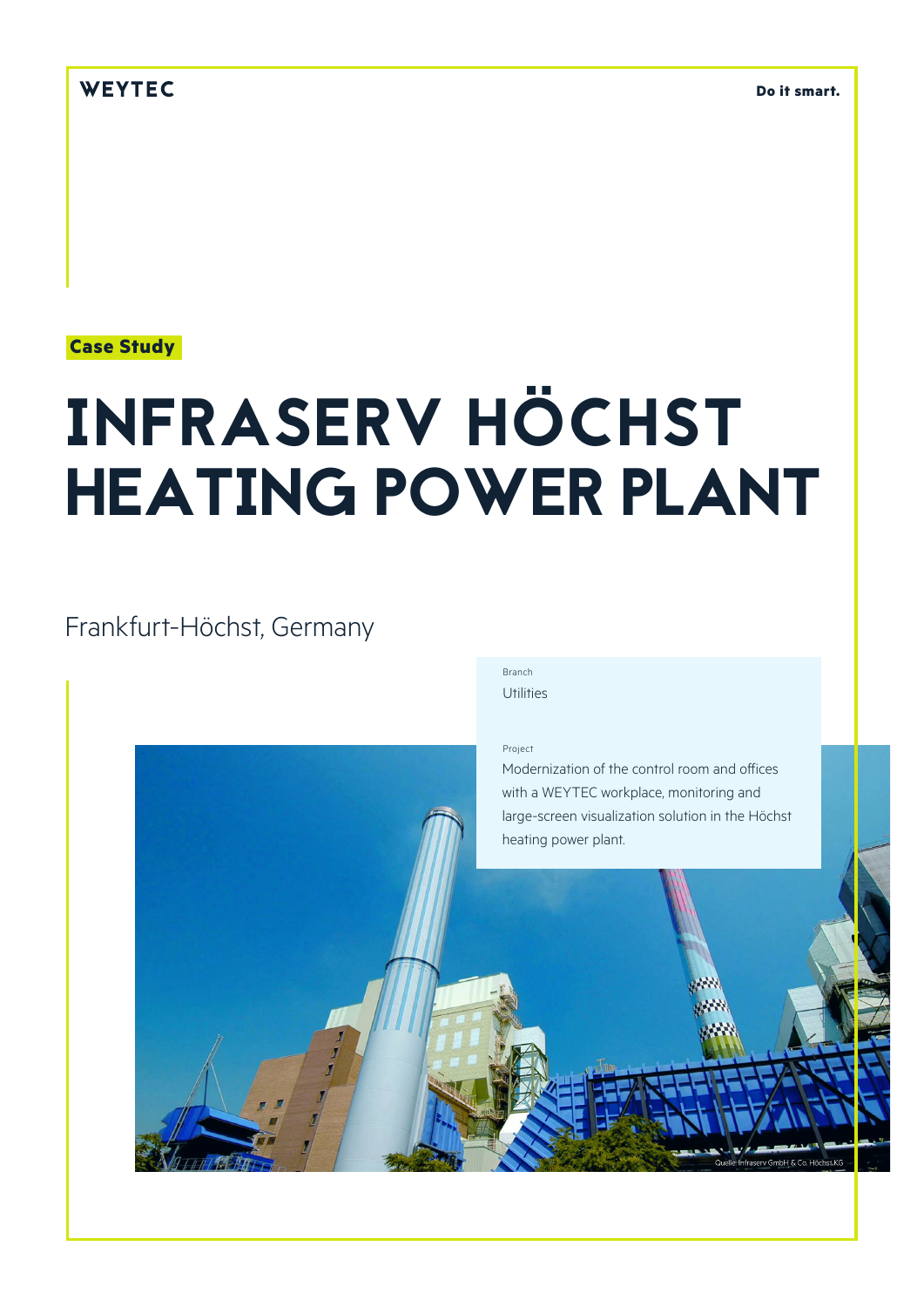#### **Customer**

The combined heat and power plant operated by Infraserv GmbH & Co. Höchst KG and located in the company's own industrial park, supplies Höchst with electrical energy and industrial steam power.

All operations and processes running the combined heat and power plant are managed and monitored in a on-site control room, which operates 24/7 to meet the stringent requirements for the secure and stable supply of heat and energy.

#### **Challenge**

The goal was to create two enhanced workplaces for control room operators, four workplaces in adjacent offices and one operator position in a conference room. Infraserv Höchst opted to relocate the computer systems initially installed in the operator desks to a system and emergency backup room, to house them more securely and cool them more efficiently. A new operating concept was also clearly needed because operators previously needed multiple keyboards to operate all their systems and meet their functional responsibilities. In addition to standard workplace screens, each office desk was to be equipped with one large high-resolution screen used to monitor the plant's ongoing processes. The existing video wall was to be integrated into the new system and the entire solution needed to be operated comfortably and securely. Since the control room and various offices are distributed across the heating and power plant facility, the new system had to provide a network architecture and infrastructure capable of integrating locations over long distances.



New KVM Workplace ... **New KVM Workplace ...** New KVM Workplace ...